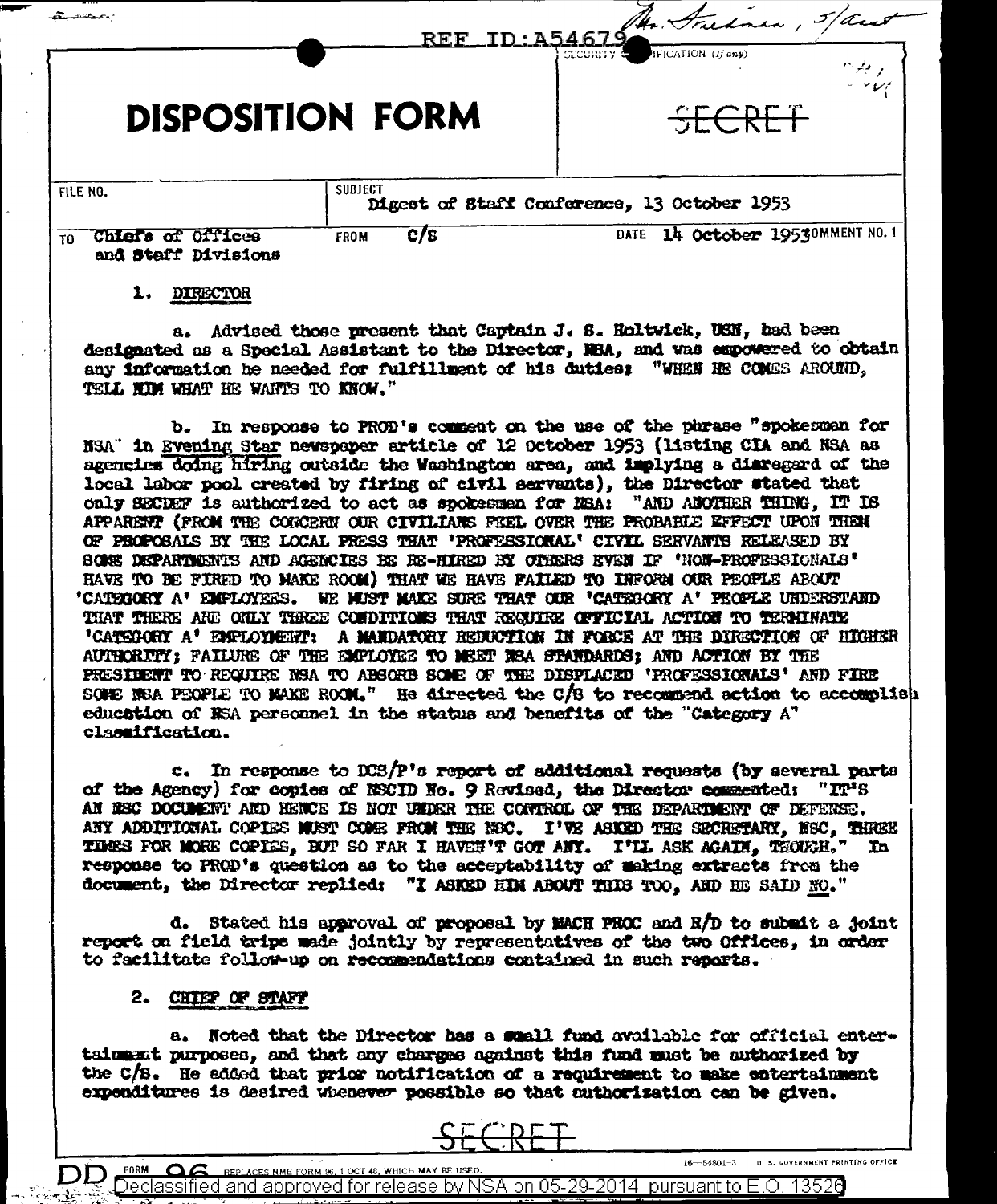

# $EO 3.3(h)(2)$ PL 86-36/50 USC 3605

b. Noted that SUSLO (Colonel Pulling) will arrive at NSA Headquarters on 14 October.

c. Reported that the Director had requested representation on the new Telecommunications Planning Committee being established by the Office of Defense Mobilization to develop plans for the use and control of telecommunications in the event of a national energency.

## 3. PRODUCTION

Noted that recent actions by GSA to restrict the space at "R" Building to be available to NSA, plus the security requirements considered by SEC to be necessary in the remaining "R" Building spaces, made it improbable that efficient operations could be carried on there. During the following discussion, SEC outlined the security hazards and noted that reduction in the safeguards proposed by SEC would be a matter for decision by the Director, and PROD commented on the logistic problem that would be created by the move of NSA-63 to "R" Building.

## 4. RESEARCH AND DEVELOPMENT

a. Reported that Dr. M. Rees, now at Hunter College and prospective chairman for the SCAMP symposium to be held next summer, had called at NSA Headquarters on 12 October to undergo the necessary security processing and could now begin getting affairs lined up for the '54 symposium.

b. Noted that the Scientific Advisory Board would hold meetings at NSA Headquarters during 15 and 16 October.

### 5. COMPTROLLER

Reported that investigation of the legality of publication by NSA of the Management Review had revealed that the Bureau of the Budget must approve such publication activities. Added that the matter would be taken up with appropriate officials of the Bureau of the Budget.

# 6. PLANS AND POLICY

a. Noted that Mr. Kyes (OSD) still had the base-rights plan, and that no action had been taken on the matter so far as P/P knew.

b. Reported that, per Col. Ondrick of JCS, the JCS had directed each Service to provide an estimate of the anticipated cost of their respective intercept plans for FY-55. Added that AF had already complied, but other Services had not.

c. Noted that there would be a SHAPE "Y" briefing, to include Service representatives, on 15 October under the cognizance of DCS/P (final briefing of NBA delegates prior to their departure for Europe).

# 7. PERSONNEL

a. Discussed Recreation Council plans, including the fund-raising considerations. including the proposed (and first) Agency-wide dance at a downtown hotel on 20 November.

<del>CRE'</del>